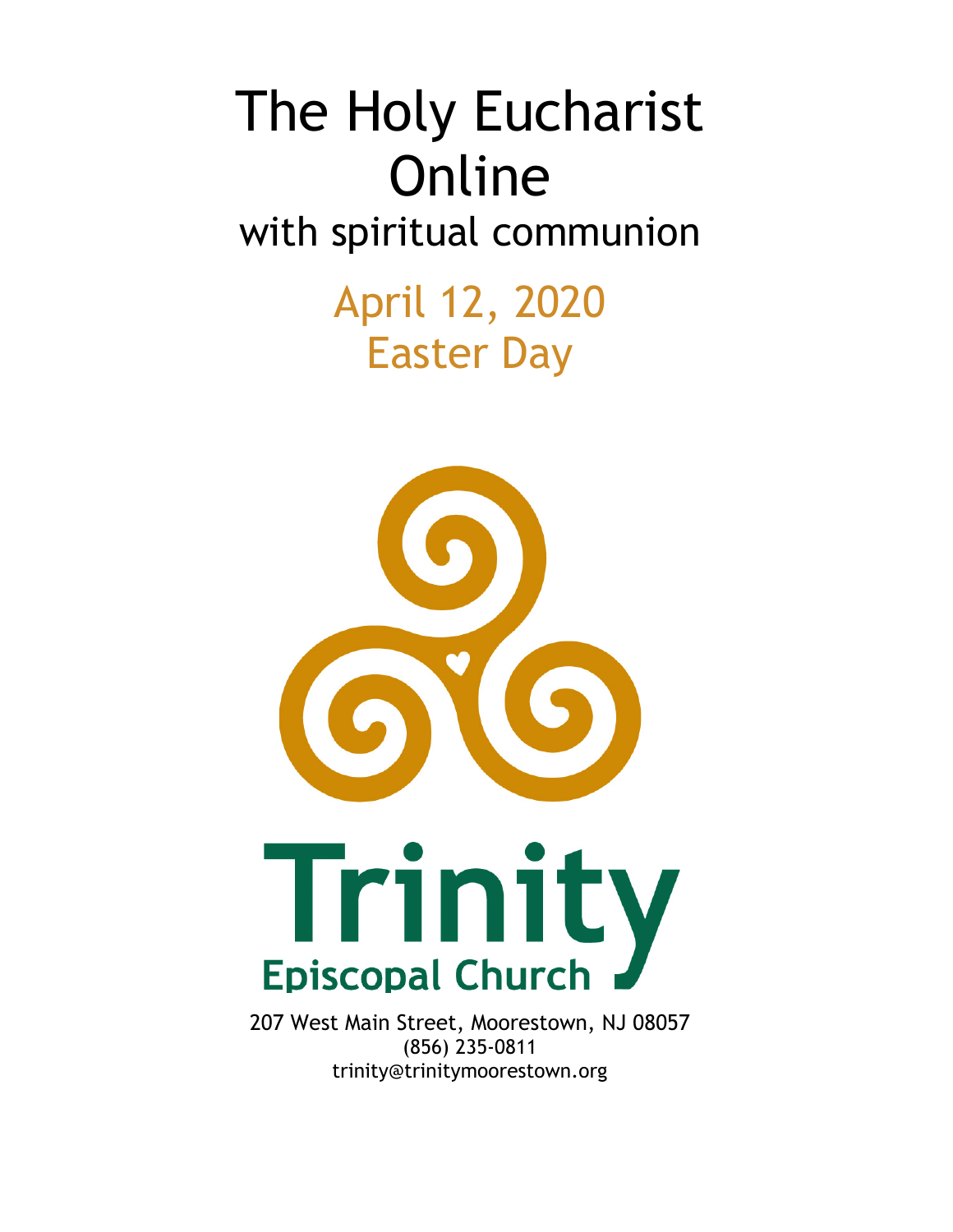The prelude offers a time to prepare our hearts and minds for worship.

Our worship begins today with a shout of praise and declaration of resurrection: Our "Alleluia!" comes from the Hebrew for "Praise God!"

On Easter Sunday, the first reading may be taken from either the Hebrew Scriptures or the Christian Scriptures. The words of the prophet Jeremiah, speaking to God's people 600 years before Christ's coming, contain a promise of survival, renewal, and rebuilding that may resonate especially in this uncertain time.

**Organ Prelude** Prelude in G Major, BWV 541 J. S. Bach

THE LITURGY OF THE WORD *Book of Common Prayer, page 355*

*Celebrant* Alleluia! Christ is risen! *People* **Christ is risen indeed! Alleluia!**

# *Celebrant* The Lord be with you.

*People* **And also with you.**

Let us pray.

Almighty God, who through your only-begotten Son Jesus Christ overcame death and opened to us the gate of everlasting life: Grant that we, who celebrate with joy the day of the Lord's resurrection, may be raised from the death of sin by your life-giving Spirit; through Jesus Christ our Lord, who lives and reigns with you and the Holy Spirit, one God, now and for ever. **Amen.**

Cherub Choir, *recorded Easter 2019* Michael Bedford

**Introit** *Alleluia! Christ is Risen!*

### **A Reading from the Prophet Jeremiah** *31:1-6*

At that time, says the Lord, I will be the God of all the families of Israel, and they shall be my people. Thus says the Lord: The people who survived the sword found grace in the wilderness; when Israel sought for rest, the Lord appeared to him from far away. I have loved you with an everlasting love; therefore I have continued my faithfulness to you. Again I will build you, and you shall be built, O virgin Israel! Again you shall take your tambourines, and go forth in the dance of the merrymakers. Again you shall plant vineyards on the mountains of Samaria; the planters shall plant, and shall enjoy the fruit. For there shall be a day when sentinels will call in the hill country of Ephraim: "Come, let us go up to Zion, to the Lord our God."

The Word of the Lord. **Thanks be to God.**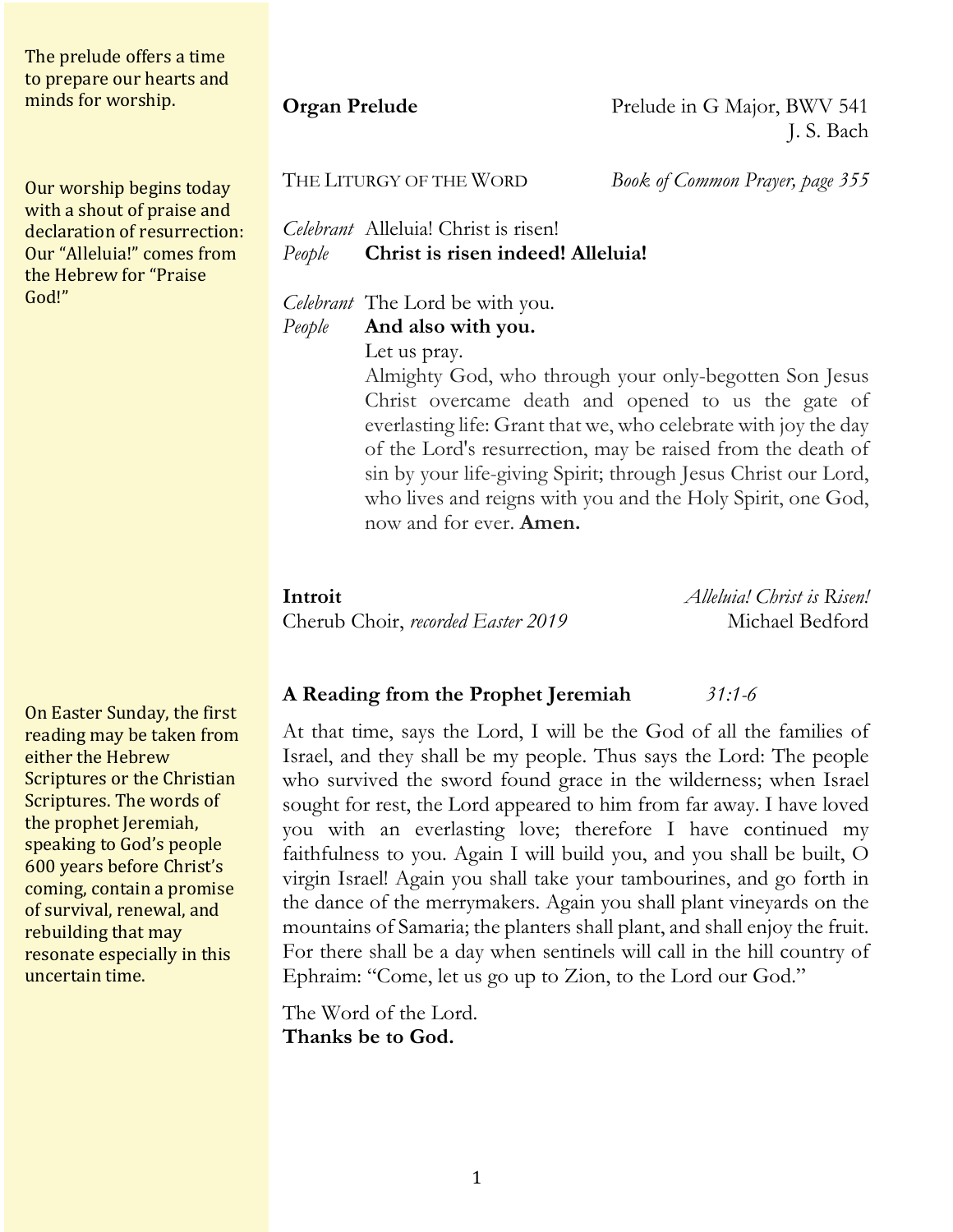**Psalm 118:1-2, 14-24** *Book of Common Prayer, page 760*

- 1 Give thanks to the LORD, for he is good; \* his mercy endures for ever.
- **2 Let Israel now proclaim, \* "His mercy endures for ever."**
- 14 The LORD is my strength and my song,  $*$ and he has become my salvation.
- **15 There is a sound of exultation and victory \* in the tents of the righteous:**
- 16 "The right hand of the LORD has triumphed! \* the right hand of the LORD is exalted! the right hand of the LORD has triumphed!"
- **17 I shall not die, but live, \* and declare the works of the LORD.**
- 18 The LORD has punished me sorely, \* but he did not hand me over to death.
- **19 Open for me the gates of righteousness; \* I will enter them; I will offer thanks to the LORD.**
- 20 "This is the gate of the LORD;  $*$ he who is righteous may enter."
- **21 I will give thanks to you, for you answered me \* and have become my salvation.**
- 22 The same stone which the builders rejected  $*$ has become the chief cornerstone.
- **23 This is the LORD'S doing, \* and it is marvelous in our eyes.**
- 24 On this day the LORD has acted; \* we will rejoice and be glad in it.

# **A reading from the Acts of the Apostles** (*10:34-43)*

Peter began to speak to Cornelius and the other Gentiles: "I truly understand that God shows no partiality, but in every nation anyone who fears him and does what is right is acceptable to him. You know the message he sent to the people of Israel, preaching peace by Jesus Christ—he is Lord of all. That message spread throughout Judea, beginning in Galilee after the baptism that John announced: how God anointed Jesus of Nazareth with the Holy Spirit and with We read the psalm **responsively**, which means that the leader reads one verse and the congregation *responds* with the next.

The Psalm assigned for our Easter celebration is an ancient ritual song of celebration, of a king returning to praise God after a great victory.

We hear this reading every Easter Sunday, regardless of what other scripture we read. It is chosen as a summary of the good news of Jesus' life, death, and resurrection, as preached to some of the first non-Jewish Christians. 

.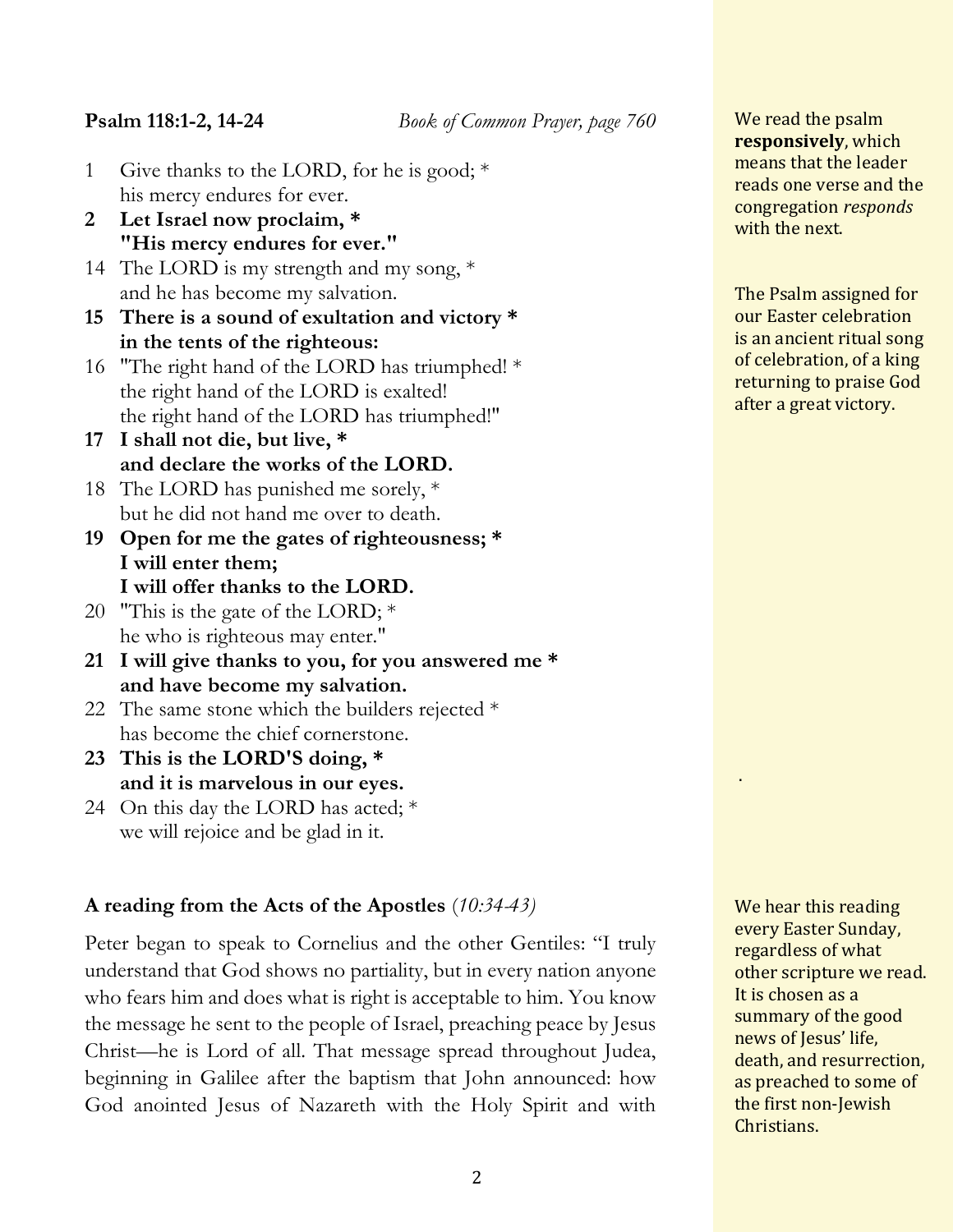power; how he went about doing good and healing all who were oppressed by the devil, for God was with him. We are witnesses to all that he did both in Judea and in Jerusalem. They put him to death by hanging him on a tree; but God raised him on the third day and allowed him to appear, not to all the people but to us who were chosen by God as witnesses, and who ate and drank with him after he rose from the dead. He commanded us to preach to the people and to testify that he is the one ordained by God as judge of the living and the dead. All the prophets testify about him that everyone who believes in him receives forgiveness of sins through his name."

The Word of the Lord. **Thanks be to God.**

**Sequence** *Now the Green Blade Rises* Canterbury Virtual Choir Shirley McRae

*Deacon* The Holy Gospel of our Lord Jesus Christ according to Mathew. *People* **Glory to you, Lord Christ.**

*Matthew 28:1-10*

After the sabbath, as the first day of the week was dawning, Mary Magdalene and the other Mary went to see the tomb. And suddenly there was a great earthquake; for an angel of the Lord, descending from heaven, came and rolled back the stone and sat on it. His appearance was like lightning, and his clothing white as snow. For fear of him the guards shook and became like dead men. But the angel said to the women, "Do not be afraid; I know that you are looking for Jesus who was crucified. He is not here; for he has been raised, as he said. Come, see the place where he lay. Then go quickly and tell his disciples, 'He has been raised from the dead, and indeed he is going ahead of you to Galilee; there you will see him.' This is my message for you." So they left the tomb quickly with fear and great joy, and ran to tell his disciples. Suddenly Jesus met them and said, "Greetings!" And they came to him, took hold of his feet, and worshiped him. Then Jesus said to them, "Do not be afraid; go and tell my brothers to go to Galilee; there they will see me."

*Deacon* The Gospel of the Lord. *People* **Praise to you, Lord Christ.**

**The Sermon**

Four Gospel writers tell the story of the resurrection; we cycle through those over three years. This year, our readings focus on the Gospel according to Matthew, so we hear Matthew's account of the empty tomb and risen Jesus.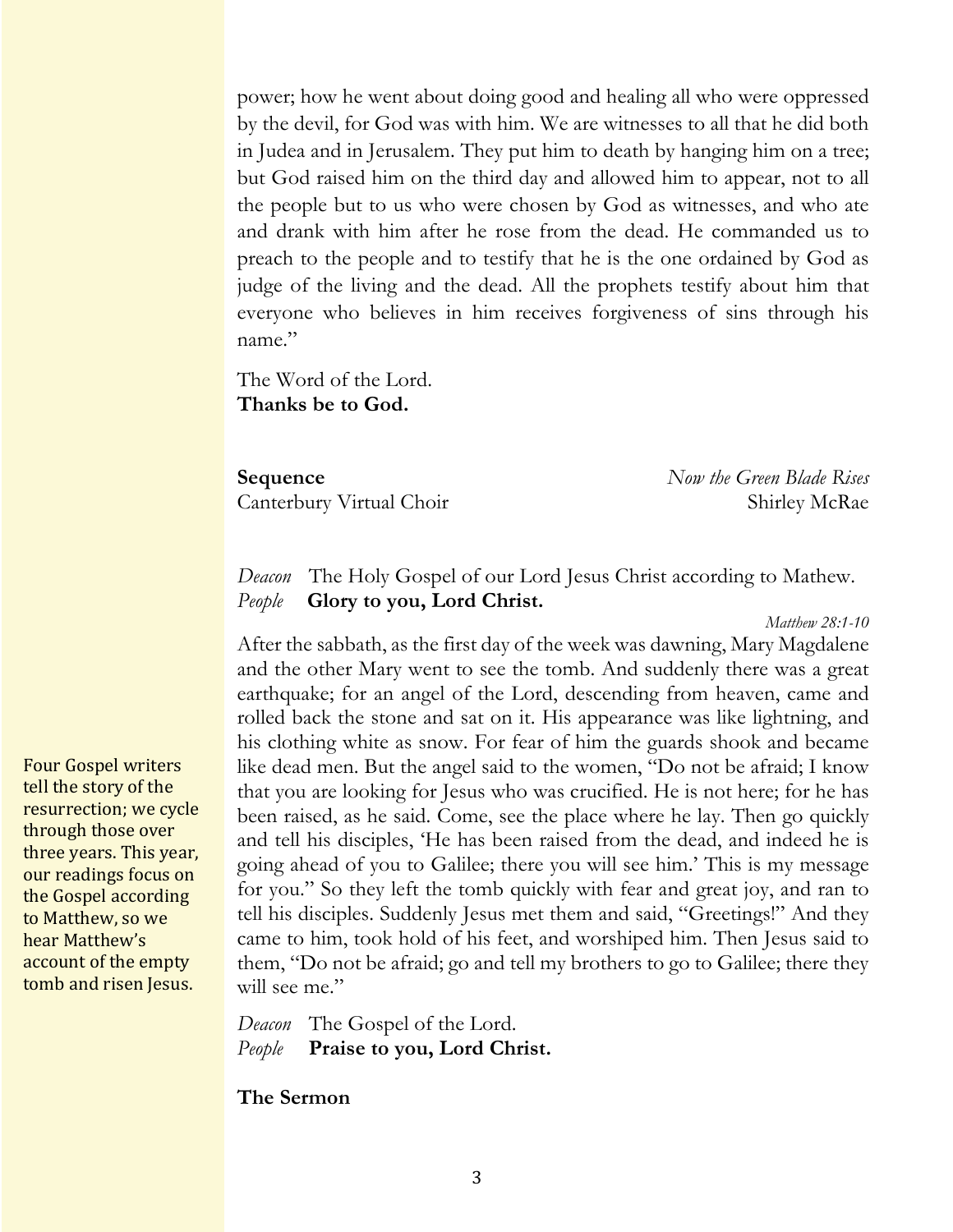*358*

**The Nicene Creed** *Book of Common Prayer, page* 

**We believe in one God, the Father, the Almighty, maker of heaven and earth, of all that is, seen and unseen. We believe in one Lord, Jesus Christ, the only Son of God, eternally begotten of the Father, God from God, Light from Light, true God from true God, begotten, not made, of one Being with the Father. Through him all things were made. For us and for our salvation he came down from heaven: by the power of the Holy Spirit he became incarnate from the Virgin Mary, and was made man. For our sake he was crucified under Pontius Pilate; he suffered death and was buried. On the third day he rose again in accordance with the Scriptures; he ascended into heaven and is seated at the right hand of the Father. He will come again in glory to judge the living and the dead, and his kingdom will have no end. We believe in the Holy Spirit, the Lord, the giver of life, who proceeds from the Father and the Son. With the Father and the Son he is worshiped and glorified. He has spoken through the Prophets. We believe in one holy catholic and apostolic Church. We acknowledge one baptism for the forgiveness of sins. We look for the resurrection of the dead, and the life of the world to come. Amen.**

The **sermon** is meant to help us reflect on how the Word of God we hear in worship is a living and transforming reality in our own lives.

As part of our response to the Word of God in our lives, we stand to proclaim the core story of our Christian faith together in The Nicene **Creed**, created in the late 4th century by the councils (gatherings of church leaders) in Nicea. 

No matter what story of Jesus we are hearing in scripture, we remember and proclaim the whole outline of his life, death, and resurrection, and anticipate his coming again.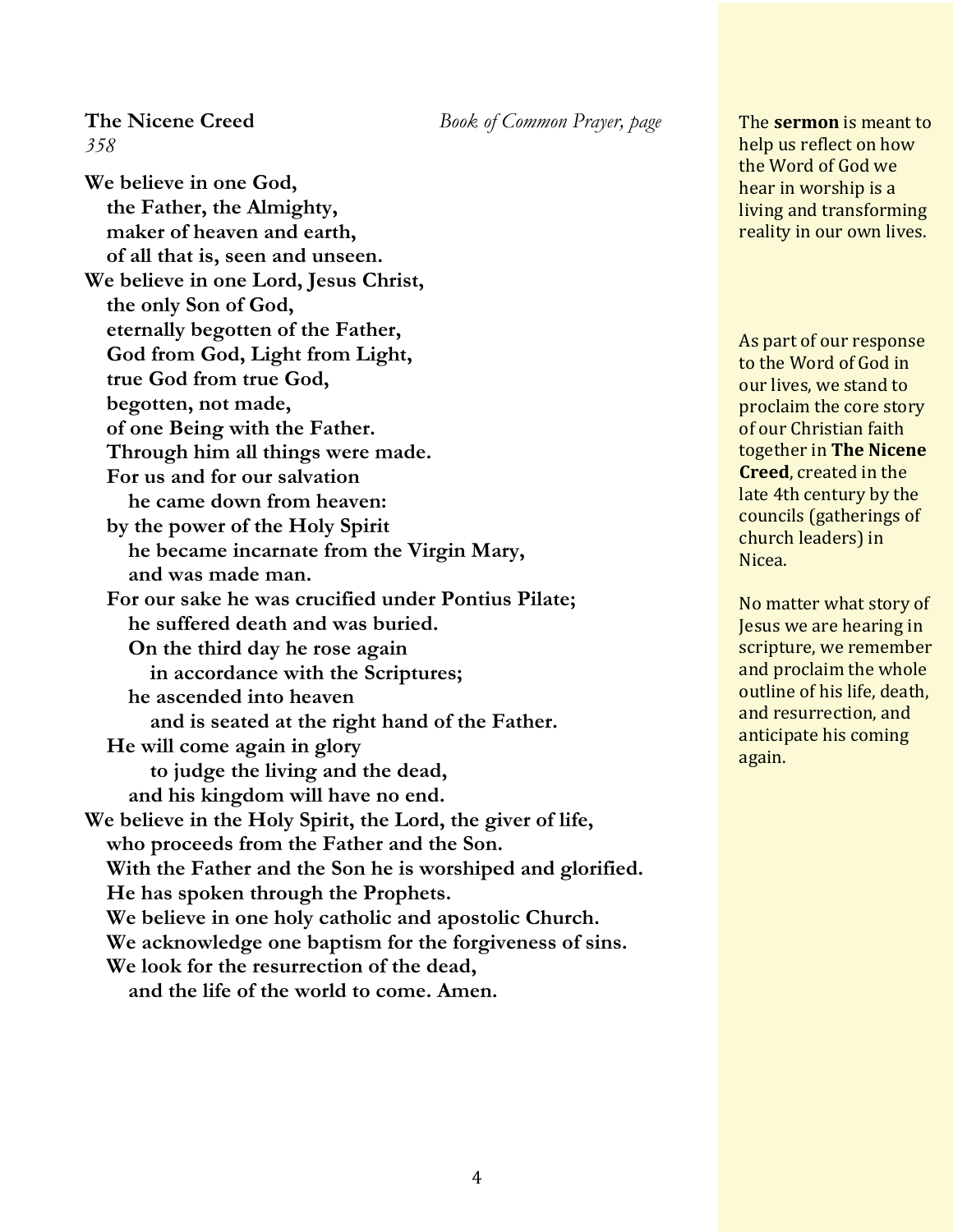# **Prayers of the People**

In joy and hope let us pray to God who has given us the victory through the risen Christ.

That our risen Savior may fill us and all God's people with the joy of his glorious and life-giving resurrection, we pray. Let the people say, **Amen.**

That the risen Christ may bring peace to the earth, and wisdom and concord to all who lead the nations; that war, famine, and epidemic may cease, we pray. Let the people say, **Amen.**

That those isolated, afflicted, persecuted or living in fear may find renewal and strength in the good news of Easter, we pray. Let the people say, **Amen.**

That God may provide daily bread and abundant life for those who lack food, work or shelter, we pray. Let the people say, **Amen.**

That broken hearts may be made whole, and our communities renewed, in the victory of life over death through the risen Christ, we pray. Let the people say, **Amen.**

That the light of the risen Christ may comfort and strengthen the ill, the injured, the dying, and all those who care for the sick and the vulnerable, we pray. Let the people say, **Amen.**

That, according to Christ's promises, all who have died in the faith of the resurrection may be raised with him on the last day, we pray. Let the people say, **Amen.**

That Christ may send the power of the Holy Spirit upon God's people, so that we may bear faithful witness to his resurrection day by day, we pray. Let the people say, **Amen.**

Almighty God, you have delivered us from the power of darkness and brought us into the kingdom of your Son: grant that, as his death has recalled us to life, so his continual presence in us may raise us to eternal joy; through Christ our Lord. **Amen.**

*In the Easter season, the Confession is omitted in celebration of our freedom from the bondage of sin brought about through Christ's resurrection.*

In response to hearing and reflecting on scripture, we turn to prayer together, asking God's care for our world, the church, for others and for ourselves.

The prayers we are using today are adapted from seasonal prayers used in The Church of England, and follow the pattern outlined on page 383 of *The Book of Common Prayer,* with attention to the church throughout the world, the nation and the world and those in authority, the needs of our local community, those who suffer or experience any trouble, and those who have died.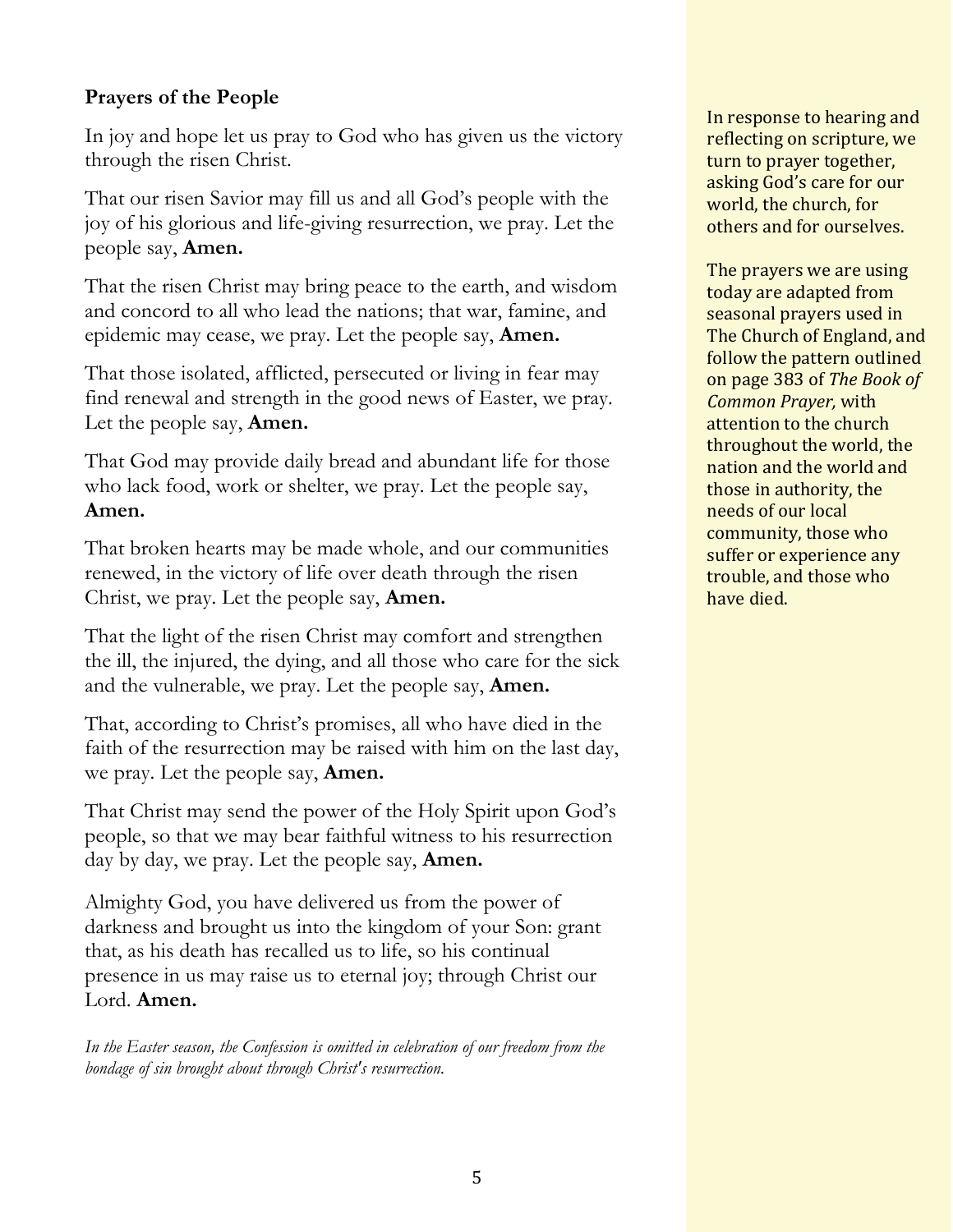### **Exchange of Peace**

*The Celebrant says to the people* The peace of Christ be always with you. *People* **And also with you.**

*The Ministers and People greet one another in the name of the Lord.*

Today, in the spirit of Christ's peace, please reach out to greet someone you might normally see in worship by telephone, internet, or text message.

We would normally receive a collection of money for the support of the church, at this point in a Sunday service, while the choir sings an anthem.

If you are able to fulfill your annual pledge, please mail your regular pledge check to the office, use your bank's online payment system, or visit www.trinitymoorestown.org/donate to make your weekly gift or regular pledge offering while we are unable to gather in person.

**Anthem** *Christ the Lord is Risen Again* Trinity Virtual Choir Anthony Foster

**Eucharistic Prayer B** *Book of Common Prayer, page 367*

| <i>Celebrant</i> The Lord be with you.                   |
|----------------------------------------------------------|
| <i>People</i> <b>And also with you.</b>                  |
| Celebrant Lift up your hearts.                           |
| People We lift them to the Lord.                         |
| <i>Celebrant</i> Let us give thanks to the Lord our God. |
| People It is right to give our thanks and praise.        |

### *The Celebrant continues*

It is right, and a good and joyful thing, always and everywhere to give thanks to you, Father Almighty, Creator of heaven and earth, but chiefly are we bound to praise you for the glorious resurrection of your Son Jesus Christ our Lord; for he is the true Paschal Lamb, who was sacrificed for us, and has taken away the sin of the world. By his death he has destroyed death, and by his rising to life again he has won for us everlasting life.

Half of all Easter offerings received this year will be directed by the Outreach Commission to support those in immediate need as a result of the COVID-19 outbreak.

The prayer is also called "The Great Thanksgiving" because it focuses on offering thanks to God for all the gifts given to us from creation through our lives now, and especially for the work of Christ.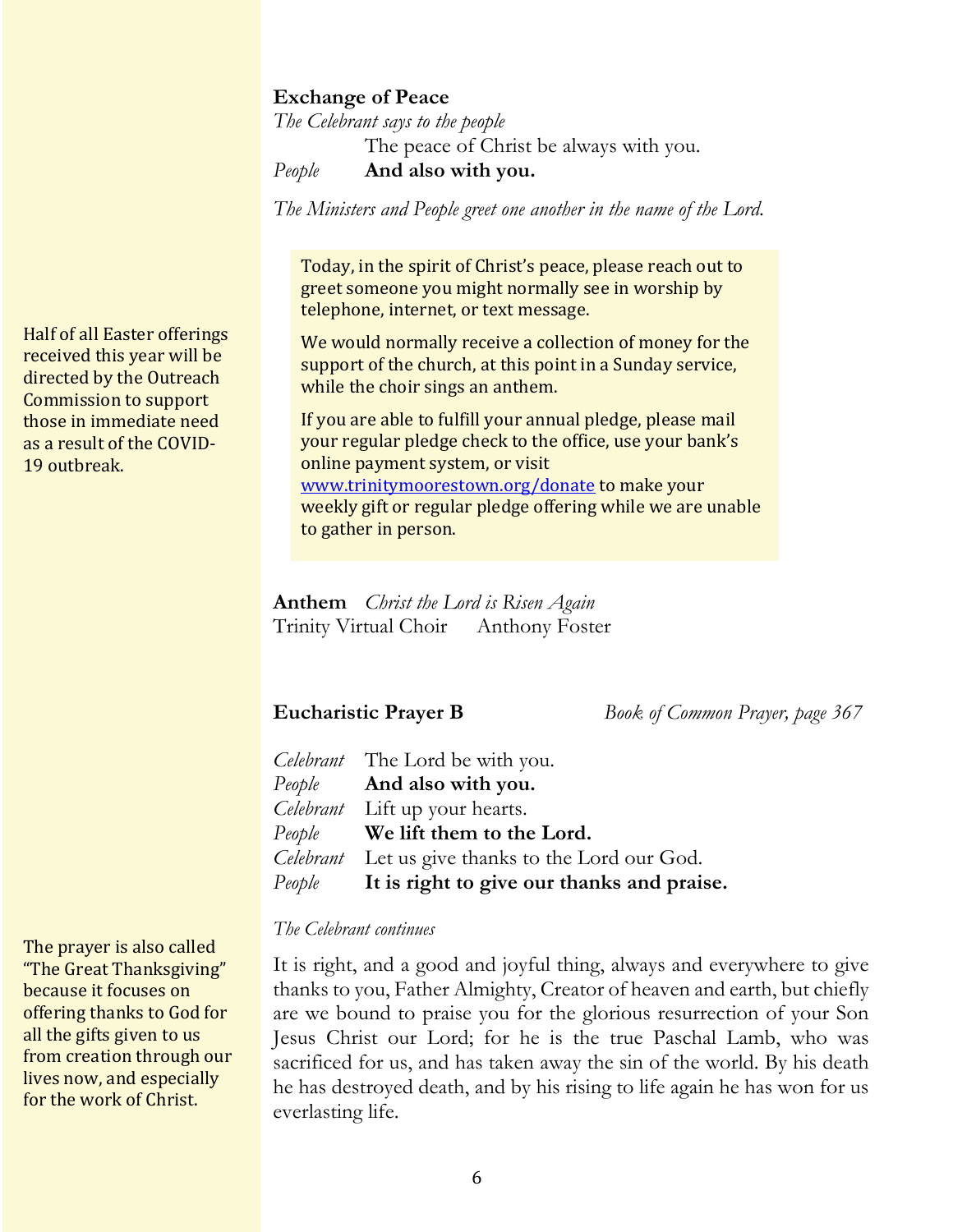Therefore we praise you, joining our voices with Angels and Archangels and with all the company of heaven, who for ever sing this hymn to proclaim the glory of your Name:

# **Holy, Holy, Holy Lord, God of power and might, heaven and earth are full of your glory. Hosanna in the highest. Blessed is he who comes in the name of the Lord. Hosanna in the highest.**

# *The Celebrant continues:*

We give thanks to you, O God, for the goodness and love which you have made known to us in creation; in the calling of Israel to be your people; in your Word spoken through the prophets; and above all in the Word made flesh, Jesus, your Son. For in these last days you sent him to be incarnate from the Virgin Mary, to be the Savior and Redeemer of the world. In him, you have delivered us from evil, and made us worthy to stand before you. In him, you have brought us out of error into truth, out of sin into righteousness, out of death into life.

On the night before he died for us, our Lord Jesus Christ took bread; and when he had given thanks to you, he broke it, and gave it to his disciples, and said, "Take, eat: This is my Body, which is given for you. Do this for the remembrance of me."

After supper he took the cup of wine; and when he had given thanks, he gave it to them, and said, "Drink this, all of you: This is my Blood of the new Covenant, which is shed for you and for many for the forgiveness of sins. Whenever you drink it, do this for the remembrance of me."

Therefore, according to his command, O Father, **We remember his death, We proclaim his resurrection, We await his coming in glory;**

### *The Celebrant continues*

And we offer our sacrifice of praise and thanksgiving to you, O Lord of all; presenting to you, from your creation, this bread and this wine. We pray you, gracious God, to send your Holy Spirit upon these gifts that they may be the Sacrament of the Body of The *Sanctus* ("Holy, holy, holy") recalls the words of the prophet Isaiah, overwhelmed by the presence of God in the sanctuary, and the "Hosanna" recognizing Jesus' kingship sung by the people as Jesus entered Jerusalem on Palm Sunday.

The bread and wine are offered to God, and we ask that we may receive God's blessing through these "elements". Each **Eucharistic Prayer used in** The Episcopal Church quotes scripture (1 Corinthians 11:23-25, and the gospel narratives in Mark, Matthew, and Luke) to recall the blessing and instruction Jesus offered at his last meal with his disciples. These words have been repeated and prayed in this way by people in many languages throughout the world for generations.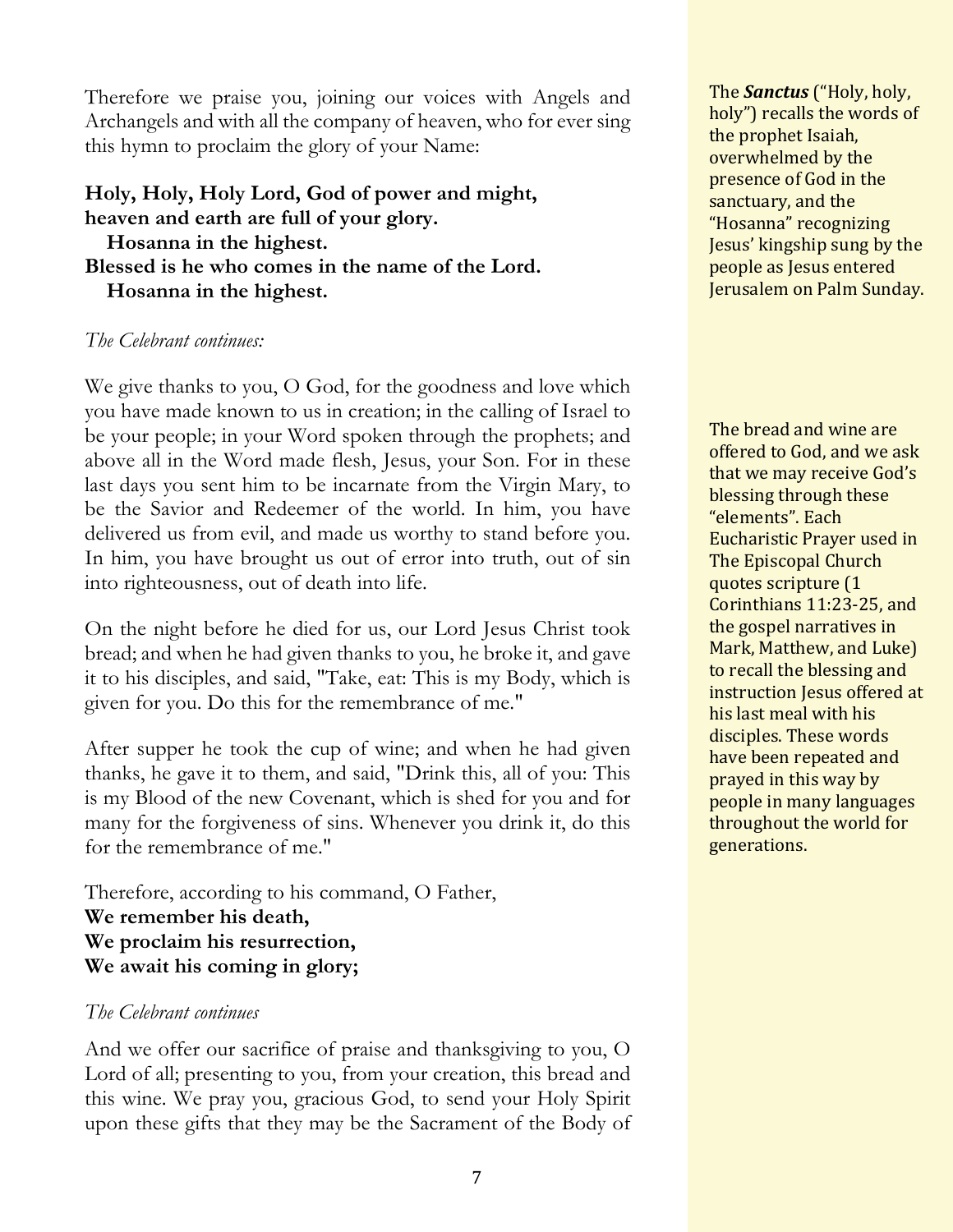The people's **Amen** at the end of the prayer is an affirmation of all that has gone before; and we pray together the prayer that **Jesus taught to sum up all** our prayers.

At every service in the Episcopal Church, we pray **the Lord's Prayer**, which we learn in the gospels (Matthew 6:9-13, Luke  $11:1-4$ ) The prayer takes its name from the request of Jesus' disciples, "Lord, teach us to pray."

The **Fraction**, also called the Breaking of the Bread, recalls Jesus breaking bread at the Last Supper, and reminds us that Jesus' body was broken on the cross for us.

Christ and his Blood of the new Covenant. Unite us to your Son in his sacrifice, that we may be acceptable through him, being sanctified by the Holy Spirit. In the fullness of time, put all things in subjection under your Christ, and bring us to that heavenly country where, with all your saints, we may enter the everlasting heritage of your sons and daughters; through Jesus Christ our Lord, the firstborn of all creation, the head of the Church, and the author of our salvation.

By him, and with him, and in him, in the unity of the Holy Spirit all honor and glory is yours, Almighty Father, now and for ever. **AMEN.**

And now, as our Savior Christ has taught us, we are bold to say, **Our Father, who art in heaven, hallowed be thy Name, thy kingdom come, thy will be done, on earth as it is in heaven. Give us this day our daily bread. And forgive us our trespasses, as we forgive those who trespass against us. And lead us not into temptation, but deliver us from evil. For thine is the kingdom, and the power, and the glory, for ever and ever. Amen.**

*The Celebrant breaks the consecrated Bread, then says* Alleluia. Christ our Passover is sacrificed for us; **Therefore let us keep the feast. Alleluia.**

> **During this time of worshipping together but physically** distant, we depend on the long established teaching of the *Church that if a person is prevented from physically receiving* the Sacrament for reasons of extreme *illness or disability, the desire for Christ's presence alone is enough for all the benefits* of the Sacrament to be received. This is often referred to as *"spiritual communion."*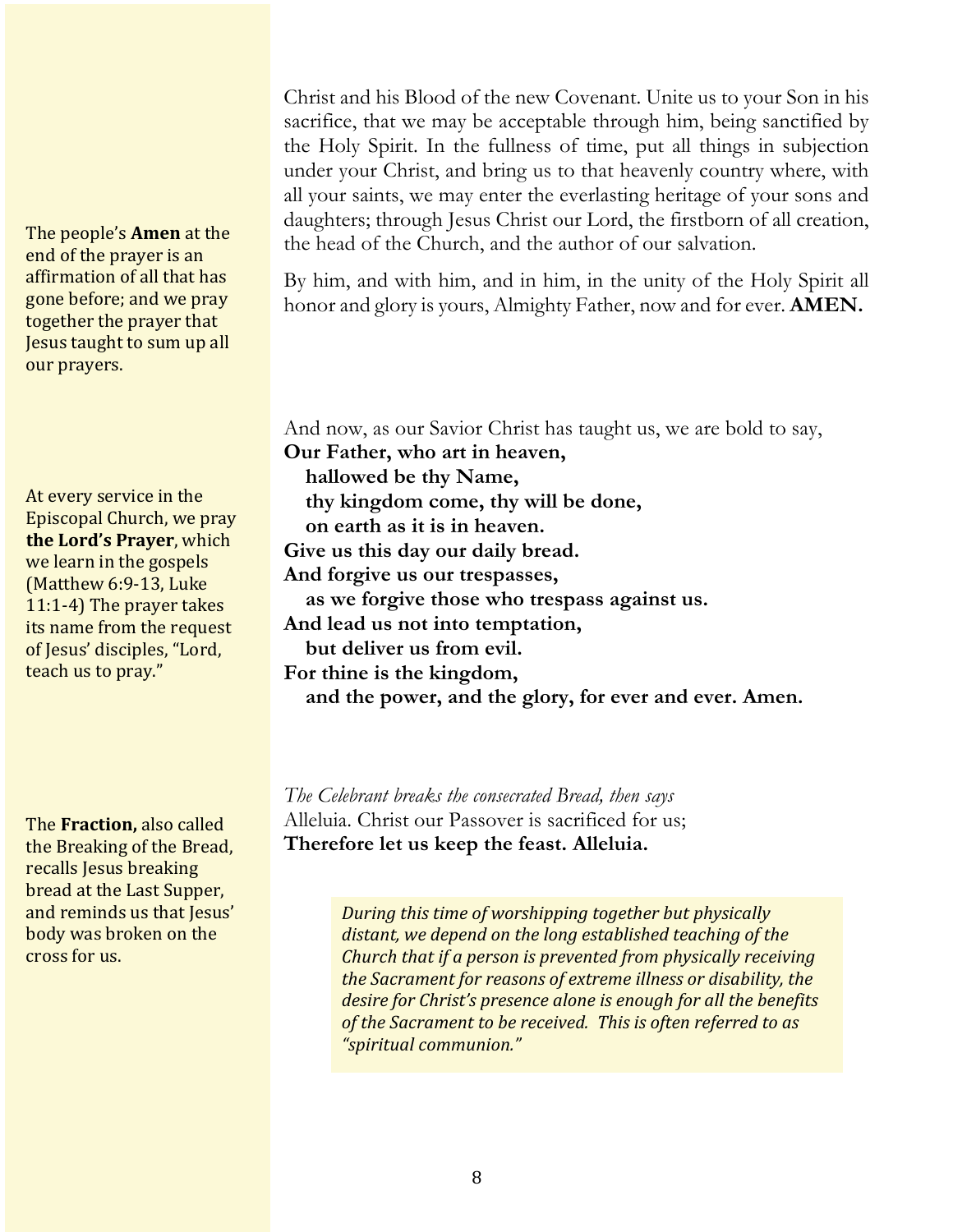# **A prayer for Spiritual Communion**

**My Jesus, I believe that you are truly present in the Blessed Sacrament of the Altar. I love you above all things, and long for you in my soul. Since I cannot now receive you sacramentally, come at least spiritually into my heart. As though you have already come, I embrace you and unite myself entirely to you; never permit me to be separated from you. Amen.**

*(St. Alphonsus de Liguori, 1696-1787)*

**Post communion prayer** *Book of Common Prayer, page 365*

**Eternal God, heavenly Father, you have graciously accepted us as living members of your Son our Savior Jesus Christ, and you have fed us with spiritual food in the Sacrament of his Body and Blood. Send us now into the world in peace, and grant us strength and courage to love and serve you with gladness and singleness of heart; through Christ our Lord. Amen.**

# **Easter Blessing**

God the Father, by whose love Christ was raised from the dead, open to you who believe the gates of everlasting life. **Amen.**

God the Son, who in bursting from the grave has won a glorious victory, give you joy as you share the Easter faith. **Amen.**

God the Holy Spirit, who filled the disciples with the life of the risen Lord, empower you and fill you with Christ's peace. **Amen.**

And the blessing of God Almighty, the holy and undivided Trinity, be upon you and remain with you for ever. **Amen.**

**Hymn 207** *Jesus Christ is Risen Today* Virtual Congregation *Easter Hymn*

Because we cannot physically receive the bread and wine together today, we name our need for Christ's nourishing presence in our spirits in this prayer for spiritual communion.

**The Post-Communion Prayer** thanks God for the blessings received in the spiritual food of this sacrament and asks that we be prepared by it to go into the world to share in God's ongoing work.

The three-fold Easter blessing names each person of the Trinity, praying their particular gifts of Easter to strengthen and bless God's gathered people.

A final hymn is sung to complete our worship in the praise of God.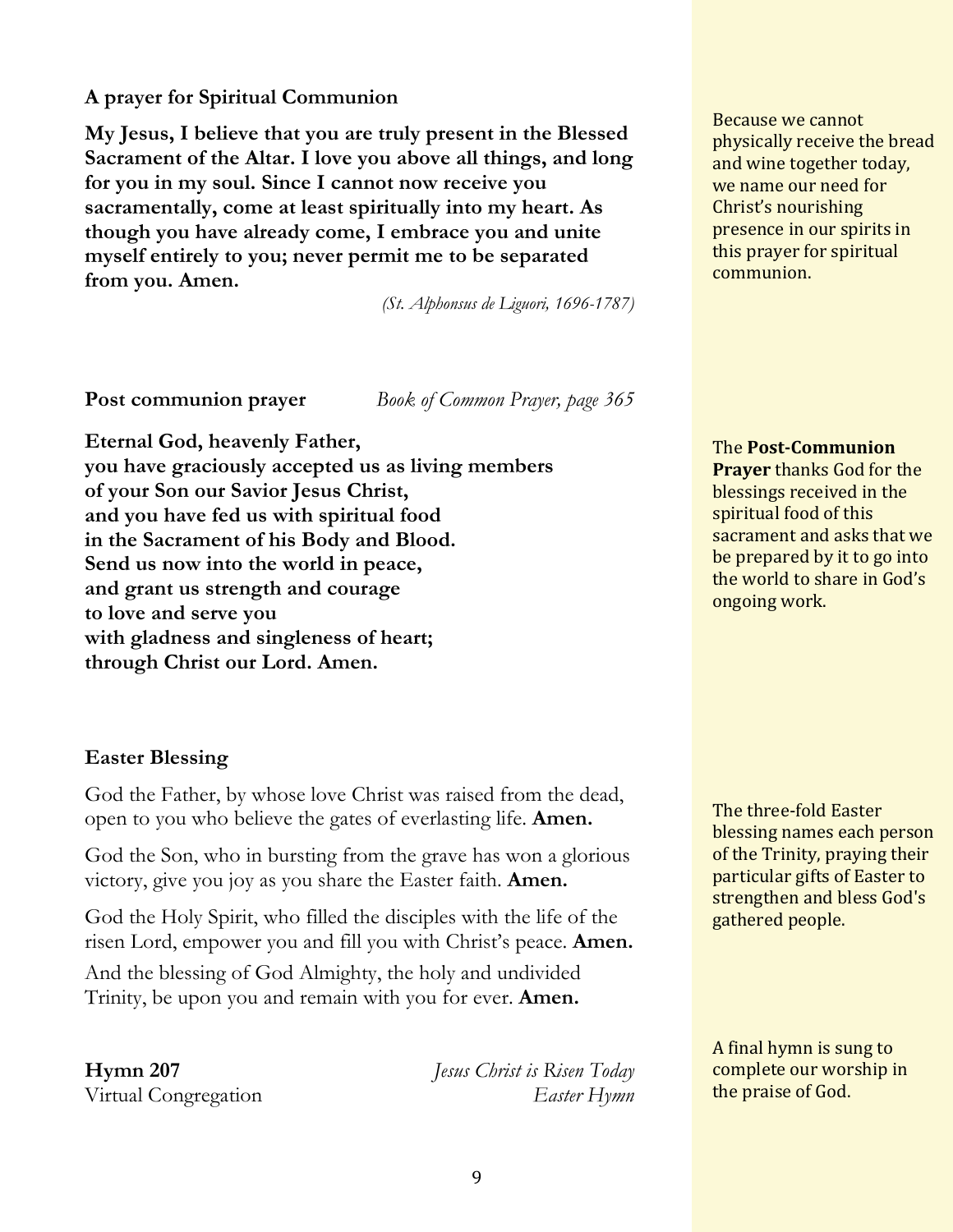The dismissal sends us to take our worship into the fullness of our daily lives, living in the name of Christ. Our enthusiastic "Alleluia" as the final word of worship returns today in our celebration of the resurrection.

### **The Dismissal**

*Deacon* Let us go forth in the name of Christ, Alleluia, alleluia! *People* **Thanks be to God, alleluia, alleluia!**

**Organ Postlude** Intermezzo, Op. 9, No. 6 Hermann Schroeder

**++++++++++++++**

# **Worship Leaders**

Joan and John Dighton, *Lectors* The Rev. Leslie G. Mazzacano, *Deacon* The Rev. Emily A. Mellott, *Officiant* Vernon Williams, *Organist, Choirmaster, and Cinematographer* Tyler Horn, *Videograhy Assistant*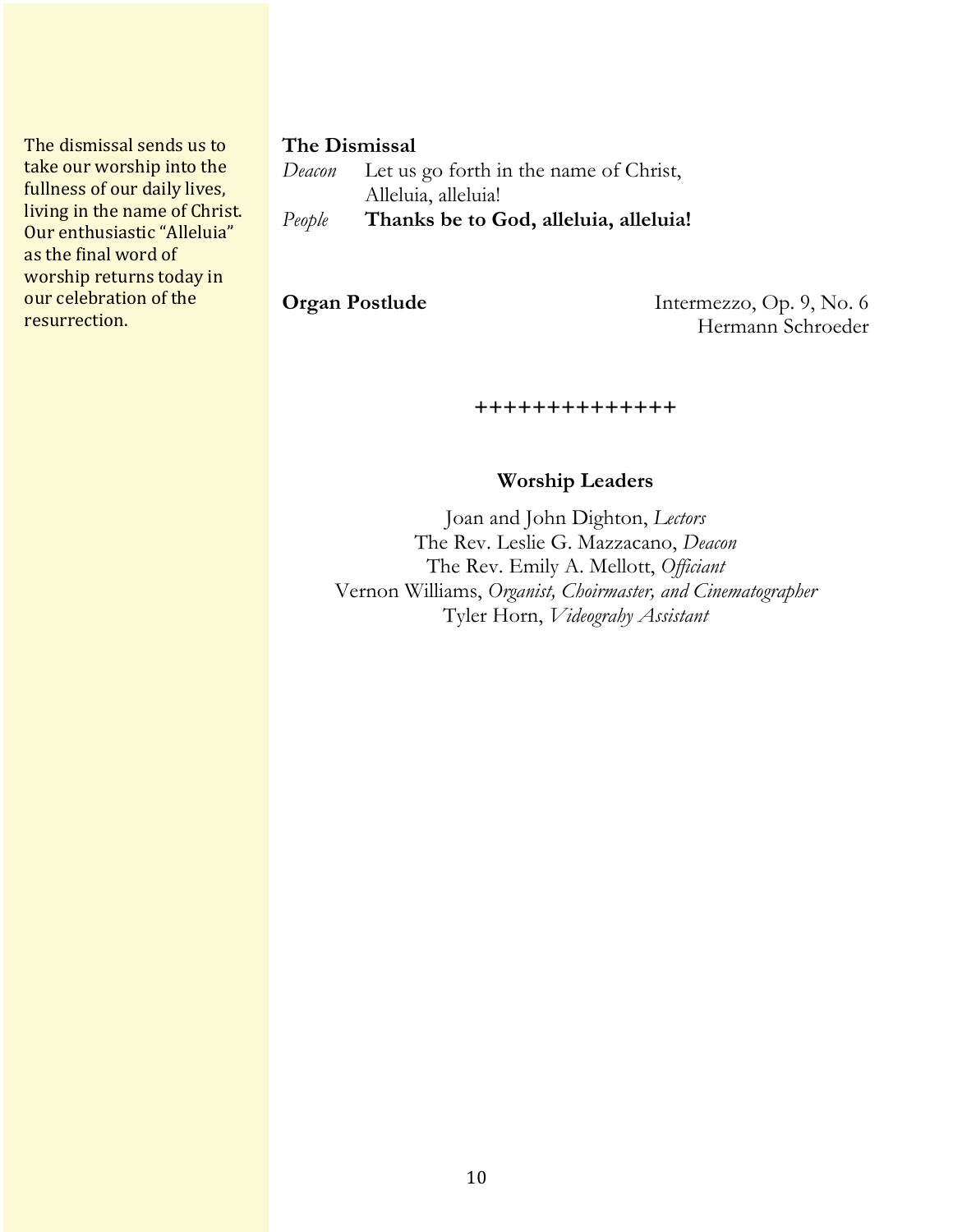# **Easter Memorial Gifts**

This week, we offer our services with particular thanksgiving for all those in whose honor or memory Easter gifts have been given. We hope to apply these gifts to special music and flowers for a service when we are all able to worship in the church again.

| Given by:                           |  |
|-------------------------------------|--|
| Nancy & Jim Johnson                 |  |
| Brian & Cindy Kerr                  |  |
| The Wallace Family                  |  |
| Holly & Ed Pearson                  |  |
| Herb & Liz Thomas                   |  |
| Henry & Carol Rossell               |  |
| Elsa Wood                           |  |
| Hannelore (Hannie) Hahn & Eric Hahn |  |
| Linda & John Zeigler                |  |
| David Fletcher                      |  |
| Richard & Sandra Say                |  |
| Christine Hallam                    |  |
| Susan & Gerald Satkofsky            |  |
| Helen Anderson                      |  |
|                                     |  |